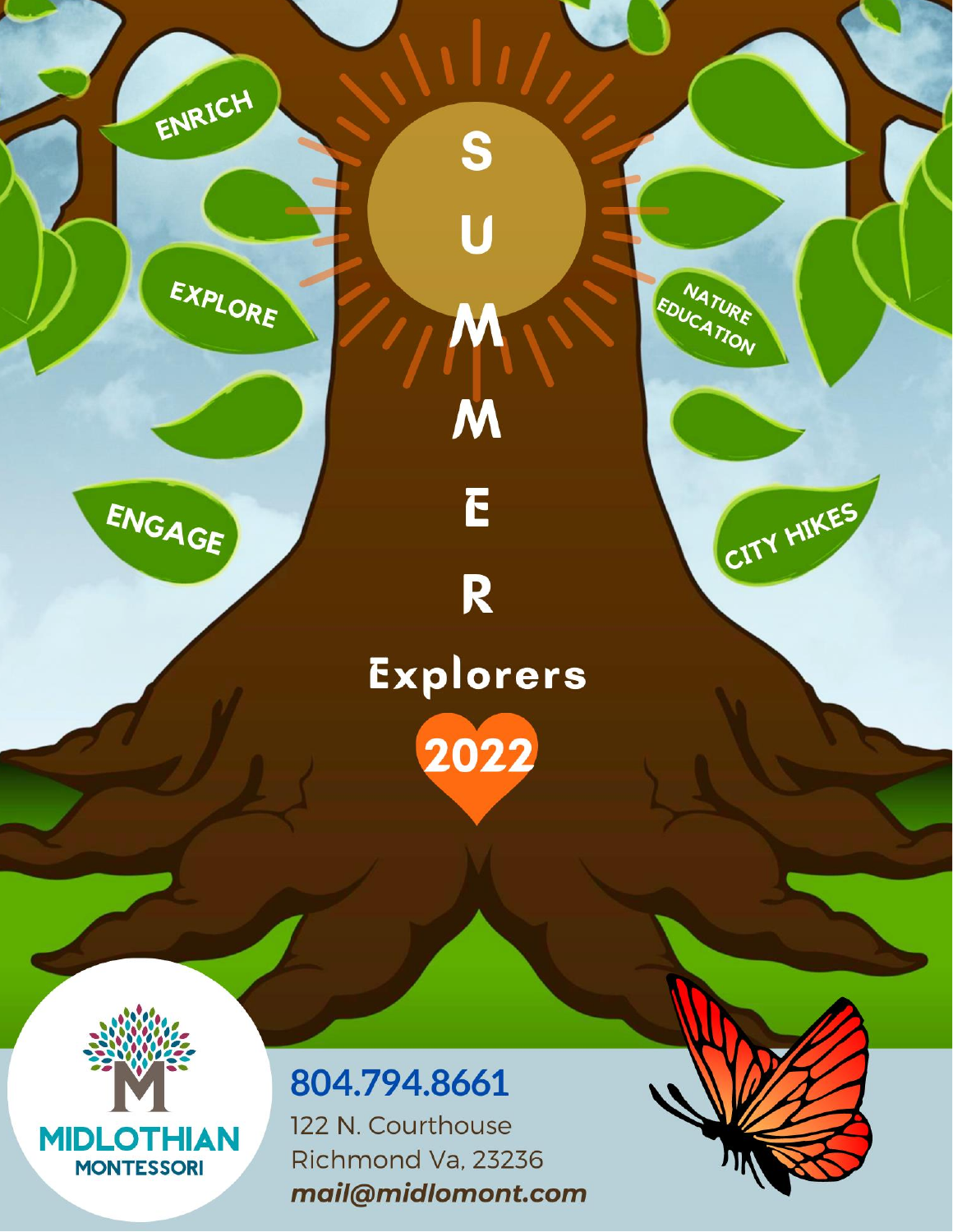

#### *Enrich* your child's summer experience at Midlothian Montessori!

Campers ages 3 & up participate in creative, engaging guided activities and experiments each week. We enjoy free explorations and lessons in all areas of the classroom—Practical Life,Sensorial, Language, Math and Cultural.

#### *Engage* your child's interest to foster a love of learning...

Real learning happens when you engage your mind, your hands, your spirit, and you **have fun** playing around with stuff! It is with this spirit of adventure that we lead our Summer Explorers into new territory. We integrate the arts throughout our camp experiences. *We remember what we act, paint, sing and create!*

#### **Explore** the outdoors, and foster play in a positive and respectful social setting...

Ample time outdoors features an outdoor easel, gardening activities (including planting, watering, weeding, and harvesting), group games, and PLAY!

| <b>Summer Camp</b>                                                                                                                                             | Half day (8:30-12:00)                                                                    | Full day (8:30-3:00)  |
|----------------------------------------------------------------------------------------------------------------------------------------------------------------|------------------------------------------------------------------------------------------|-----------------------|
| <b>Explorer Camps-</b> half or full day options;<br>Open to ages $2 \frac{1}{2}$ and up:<br>(Peace, Passport, Nature, Blast Off, Art, and<br>Water Everywhere) | \$269                                                                                    | \$299                 |
| <b>Specialty Camps:</b><br>It's Your Move                                                                                                                      | (Ages 3-4) \$279                                                                         | (Ages 5 and up) \$299 |
| Montessori Refresher (3 Days)                                                                                                                                  | \$229                                                                                    | n/a                   |
| <b>Early Bird Savings</b>                                                                                                                                      | Register by April 1st for \$10 offeach camp.                                             |                       |
| <b>Sibling Discount</b>                                                                                                                                        | Register two or more campers at the same time for \$10 off<br>camp fee for second child. |                       |
| <b>Explore it All Package: All 6 Explorer</b><br>Camps                                                                                                         | \$50 Off Half Day                                                                        | \$75 Off Full Day     |
| We Outie Fun Friday Field Trips<br>Full day only; open for ages 5 and up                                                                                       | Every Friday-6/24, 7/1, 7/15, 7/22, 7/29, 8/5, 8/12<br>\$65 per session.                 |                       |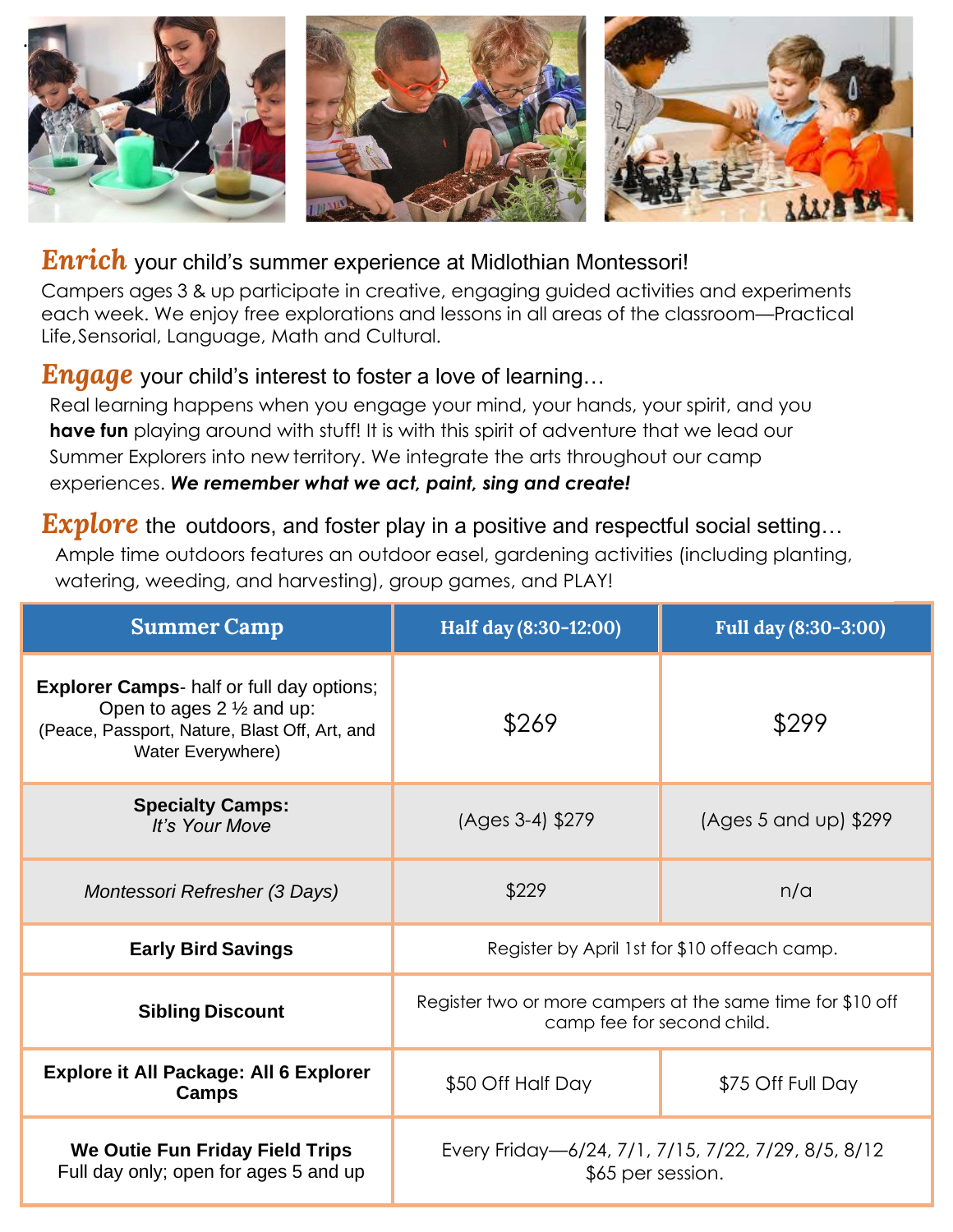| <b>DATES</b>                                                                                                               | <b>CAMP NAME</b>                                         | <b>DESCRIPTION</b>                                                                                                                                                                                                                                                                                                                                                                                                      |  |
|----------------------------------------------------------------------------------------------------------------------------|----------------------------------------------------------|-------------------------------------------------------------------------------------------------------------------------------------------------------------------------------------------------------------------------------------------------------------------------------------------------------------------------------------------------------------------------------------------------------------------------|--|
| <b>Session 1</b><br>June 20th-23rd<br>$Mon$ – Thurs<br>Ages $2 \frac{1}{2} - 12$                                           | Peace<br><b>Camp</b>                                     | This unique camp brings insight to the nature of peace in<br>ourselves, our families, our communities, and the world at large.<br>Activities will include storytelling with an emphasis on empathy,<br>artistic and musical self- expression, movement, and<br>mindfulness.                                                                                                                                             |  |
| <b>Session 2</b><br>June 27-30th<br>$Mon$ – Thurs<br>Ages $2 \frac{1}{2} - 12$                                             | <b>Passport to</b><br><b>MEXICO</b><br>"A Viajar!"       | This is a new theme of camp this summer- as we pack a<br>suitcase, put a stamp in our passport, and become tacky tourists<br>as we learn about different foods, games, and summer traditions<br>in Mexico!                                                                                                                                                                                                              |  |
| <b>Session 3</b><br>July 11-14th<br>Mon-Thurs<br>Ages $2 \frac{1}{2} - 12$                                                 | Nature<br>Camp                                           | Always a favorite, Nature Camp features nature walks,<br>gardening, caring for animals, crafts, all while we discover what<br>birds, trees, and mammals populate our region. We hike, dig,<br>garden, take care of animals, cook, and more!                                                                                                                                                                             |  |
| <b>Session 4</b><br><b>July 18-21st</b><br>$Mon$ – Thurs<br>Ages $2 \frac{1}{2} - 12$                                      | <b>BLAST OFF</b><br><b>Space Camp</b>                    | Through hands on art and science activities, students will<br>build their understanding of the Solar System and Outer<br>Space. Songs, story-telling, movement, and fun activities<br>will make this camp a BLAST!                                                                                                                                                                                                      |  |
| <b>Session 5</b><br><b>July 25-28th</b><br>$Mon$ – Thurs<br><b>Specialty Camp</b><br>Ages 3-12 (ages 3-4<br>half day only) | It's Your Move!<br><b>Chess and</b><br><b>Games Camp</b> | This popular camp will feature chess and other strategy tabletop<br>games. Our littlest explorers will be exposed to chess terms and<br>pieces to spark an interest in the game, while participating in an<br>exploratory work cycle in the Montessori environment.<br>Kindergarten and up will learn chess terminology, piece<br>movement, and work on various reasoning skills through variety<br>of fun board games. |  |
| <b>Session 6</b><br>August 1-4th<br>$Mon$ – Thurs<br>Ages 2 1/2 - 12                                                       | <b>Art from the</b><br><b>Heart</b>                      | This art-based camp is about communicating and sharing<br>personal expression with the greater community. From<br>outdoor murals to sidewalk chalk, we will explore love and<br>creativity and how to share it with the world.                                                                                                                                                                                          |  |
| <b>Session 7</b><br>August 8-11th<br>$Mon$ – Thurs<br>Ages $2\frac{1}{2}$ -12                                              | Oceans<br>Alíve                                          | Campers will use imaginations to learn about life from the<br>layers of the ocean, from starfish dotting tidal pools to the<br>giant squid at deep depths. Featuring STEAM activities such<br>as science experiments, using measuring devices, building<br>bridges, and creating art, there is so much to explore.                                                                                                      |  |
| <b>Session 8</b><br>August 22-24th<br>Mon-Wed<br>Ages $2\frac{1}{2}$ -6                                                    | <b>Montessori</b><br><b>Refresher</b>                    | Campers utilize the Montessori classroom, choosing from a<br>wide range of academic, art, and practical activities. This<br>camp is a great introduction to the Montessori environment or<br>a refresher for the rising 4-year-old or kindergartener. Music,<br>movement, and games that foster cooperation and executive<br>function both entertain and build school skills.                                           |  |